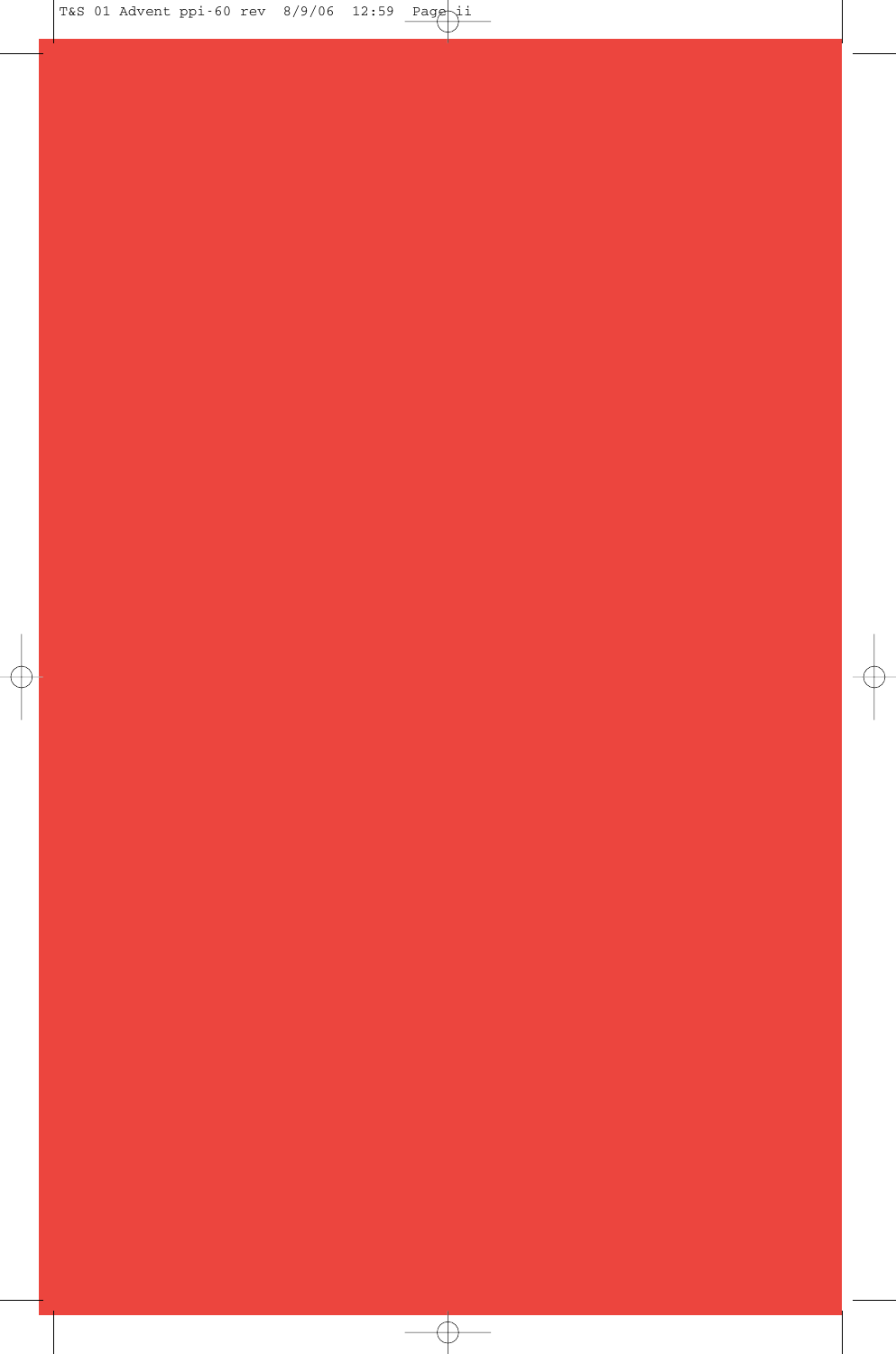# **Common Worship**

*Church House Publishing*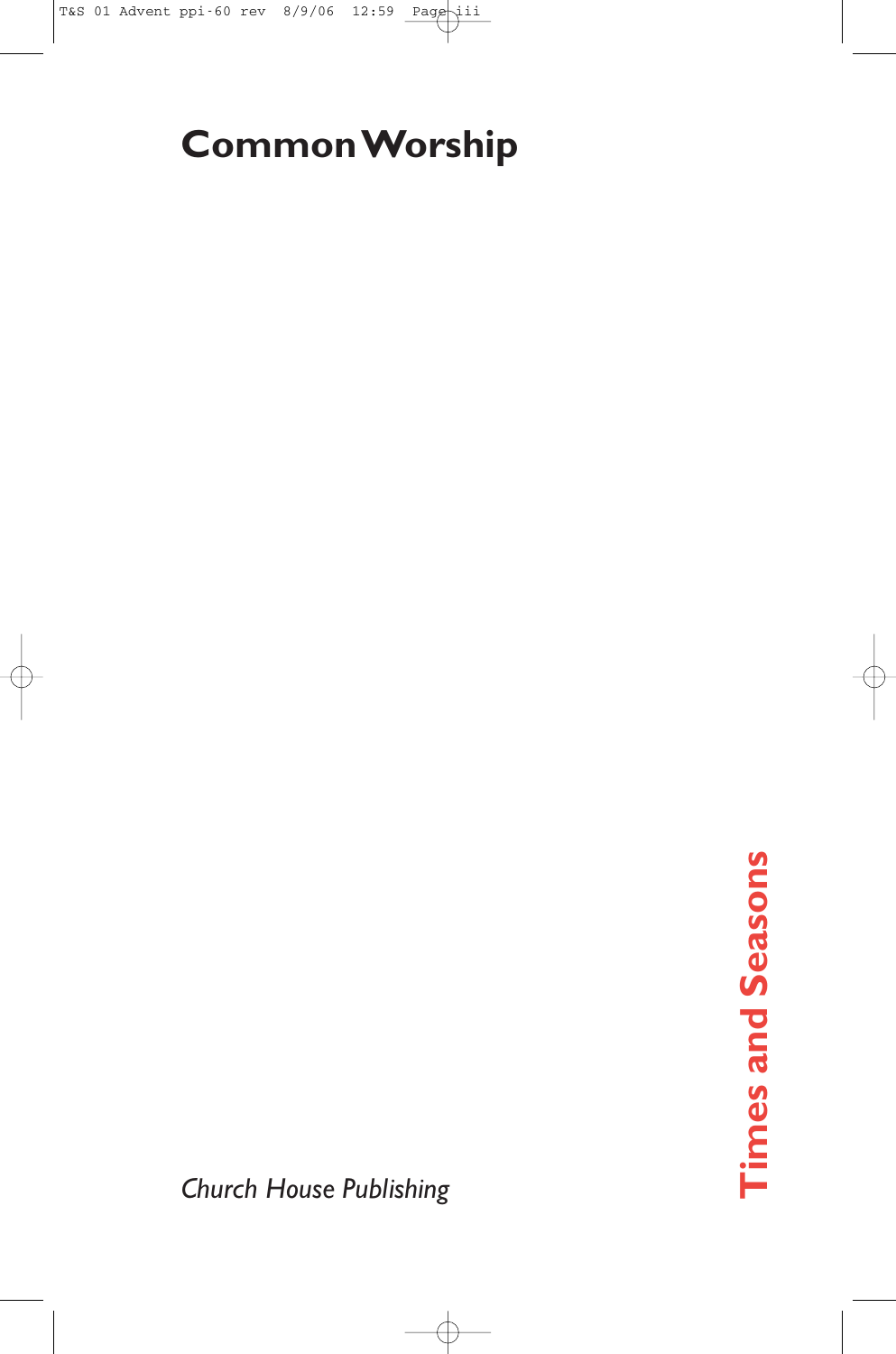| Published by                        | Church House Publishing<br>Church House<br><b>Great Smith Street</b><br>London SWIP 3N7 |
|-------------------------------------|-----------------------------------------------------------------------------------------|
| Copyright ©<br>Index $\circledcirc$ | The Archbishops' Council 2006<br>Meg Davies 2006                                        |
|                                     | First published 2006                                                                    |
| <b>ISBN-13</b><br><b>ISBN-10</b>    | $0 - 7151 - 2112 - 2$<br>$071517112$ X                                                  |
|                                     |                                                                                         |

All rights reserved. No part of this publication may be reproduced in any form or by any means, electronic or mechanical, including photocopying, recording, or any information storage and retrieval system, except as stated below, without written permission.

Texts for local use: the arrangements which apply to local editions of services cover reproduction on a non-commercial basis both for a single occasion and for repeated use. Details are available in the booklet *A Brief Guide to Liturgical Copyright* (see Copyright Information on page 645 for further information).

Printed and bound in the EU for Cambridge University Press on 55gsm Primapages Ivory

Typeset in Gill Sans by John Morgan studio Designed by Derek Birdsall RDI and John Morgan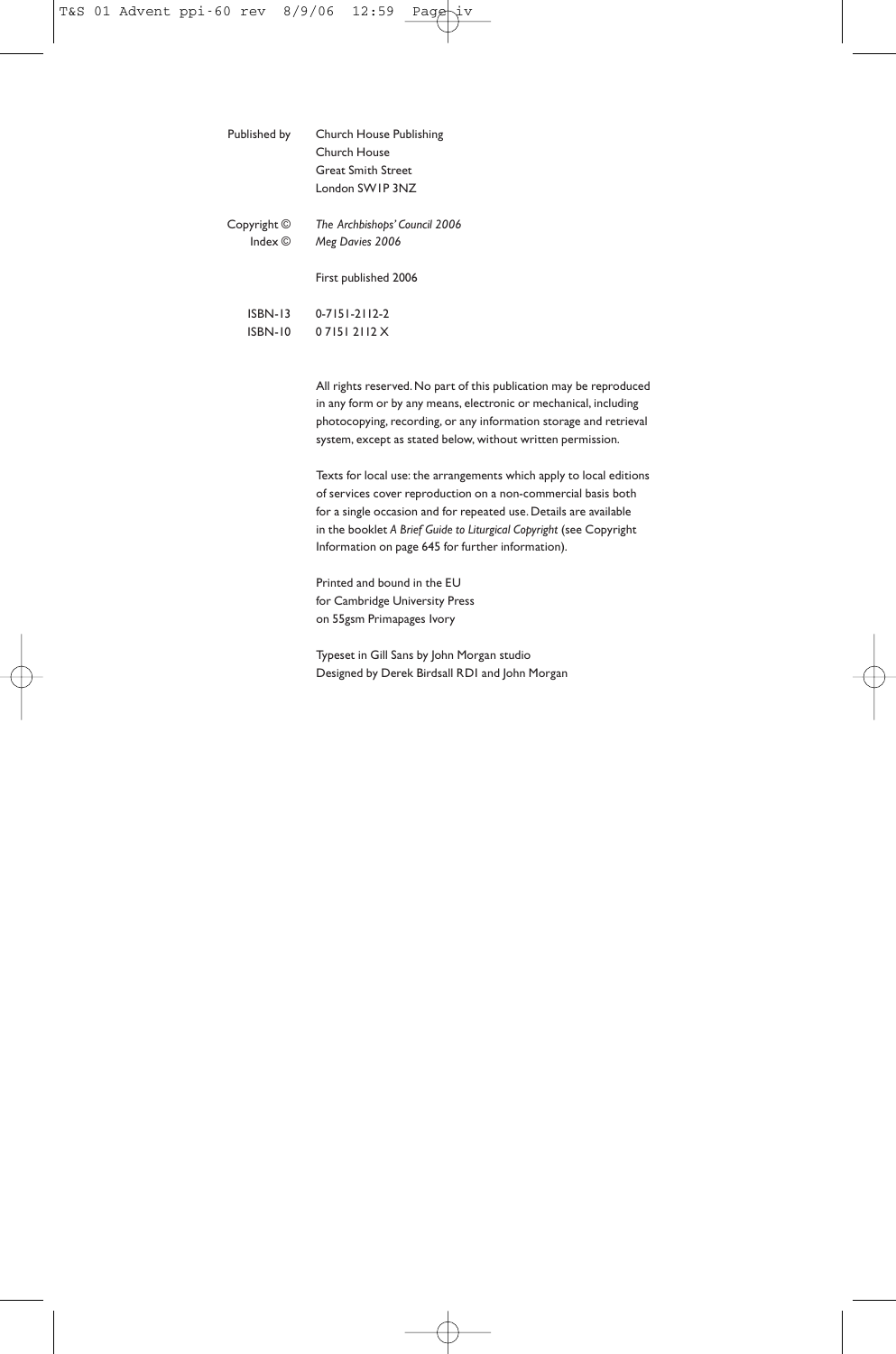### **Contents**

- **1** Introduction
- **4** Codes for Seasonal Material
- **5** Authorization
- **7 The Calendar**
- **24 Rules to Order the Christian Year**
- **31 Advent**
- **61 Christmas**
- **117 Epiphany**
- **209 Lent**
- **257 Passiontide and Holy Week**
- **321 The Easter Liturgy**
- **425 Easter**
- **503 Trinity to All Saints**
- **535 All Saints to Advent**
- **593 The Agricultural Year**
- **635 Embertide**
- **645** Copyright Information
- **646** Acknowledgements
- **649** Sources and Copyright Holders of Seasonal Material
- **662** Index of Biblical References
- **667** General Index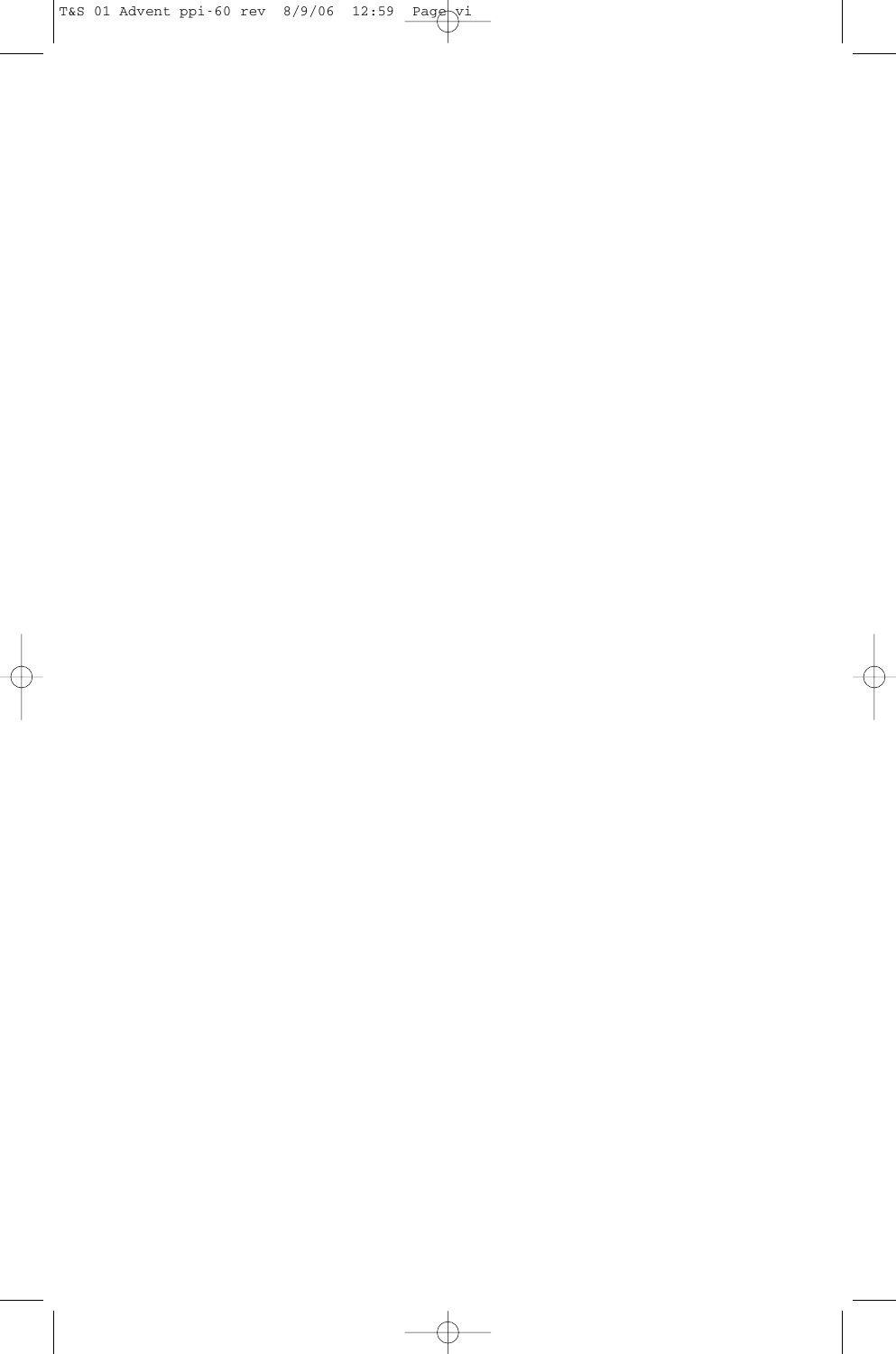## **Introduction**

#### **Times and Seasons: the Christian Year**

The purpose of this volume is to provide the parishes and other Christian communities of the Church of England with resources to celebrate the times and seasons of the Christian year.

Christ died once for all for our salvation, on a particular date in human history. His death, as the writer of the letter to the Hebrews insists, is a unique and unrepeatable event. But this event, like his incarnation and his resurrection, which are also events in the stream of history, transcends history: it is one day and every day. Every day is both Good Friday and Easter Day, because Christ's crucifixion and resurrection are present to us every day. It is hard to comprehend so much eternal reality in a single day, and it is not surprising that the first Christians should, almost from the beginning, have celebrated the mystery of the Lord's passion on a particular day, the weekly anniversary of his resurrection. Over time, an annual cycle of commemoration was laid over the rhythm of the week.This provided the Church with a way of meditating deeply on the successive episodes of Christ's saving life and death, from his conception in Mary's womb, through his death and resurrection, to his ascension to his place at the right hand of the Father and the descent of the Holy Spirit promised by him. Other kinds of Christian commemoration have been added to the Christian year – originally, those of the apostles and martyrs, who had in a distinctive way witnessed to the passion of Christ.

The liturgical year thus provides a structure for the Church's collective memory, a way of consecrating our human experience of time in the celebration of God's work – in Christ and in human beings made holy through Christ – a work which is both unrepeatably in time and incomprehensibly beyond time. It asserts a Christian understanding of time as a context of God's grace, against the world's purely functional reckoning of time.This act of Christian remembering has proved, over time, to have an extraordinary depth.Through the structuring of our Christian memory, the past is able to come into our present, in a process of *anamnesis* (only weakly translated by our English 'remembrance'):

Paschal Lamb, thine Offering, finished once for all when thou wast slain, in its fullness undiminished shall for evermore remain. *(G. H. Bourne)*

This powerfully creative remembering has deep roots in Jewish tradition, and especially in the Passover meal.The shared preparation and consumption of this meal is a memorial action (*zikkaron*; cf Exodus 12.14 and 13.9), through which God's redemptive power in the past act of the Exodus can be freshly experienced in the present.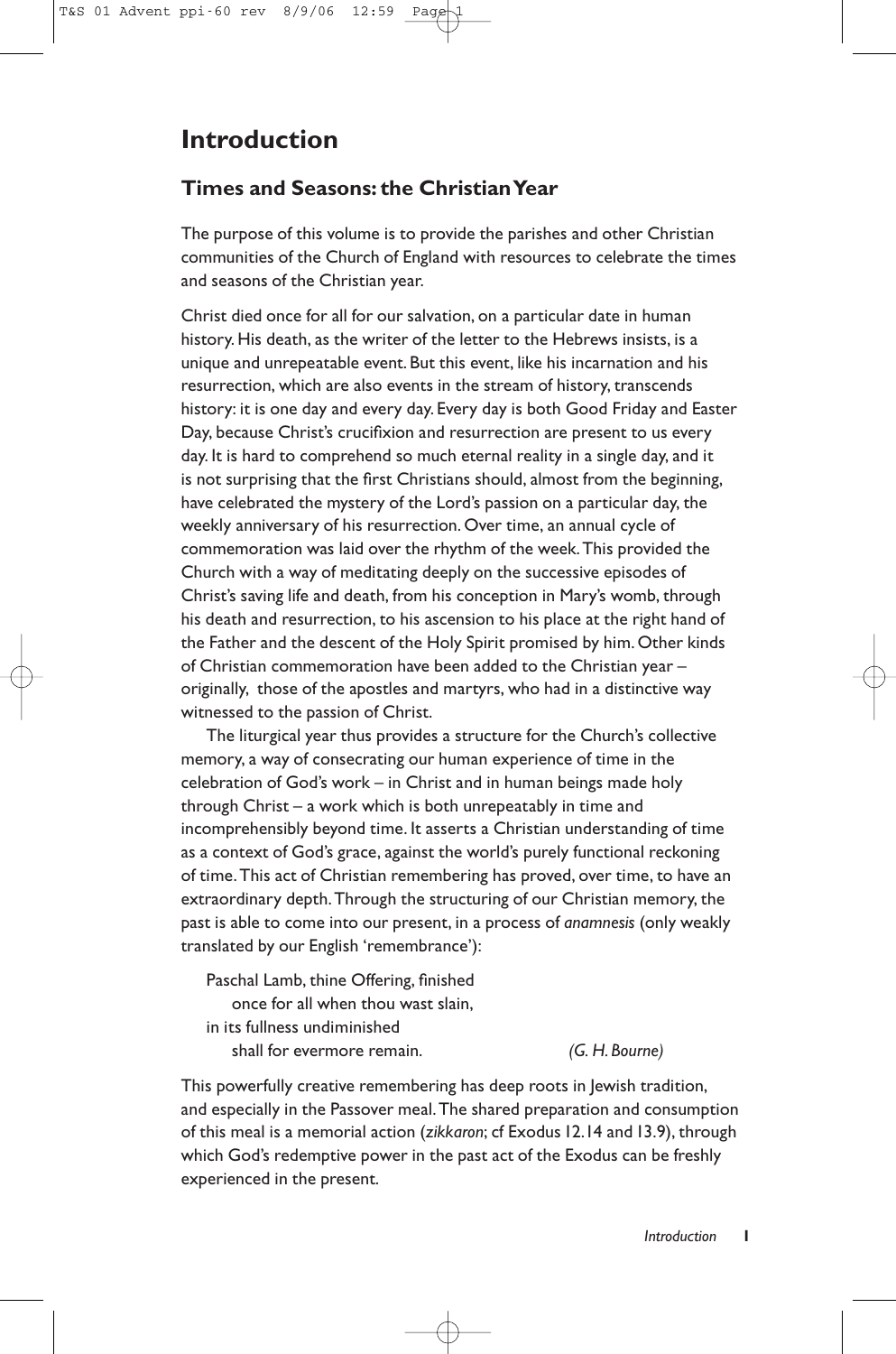The rhythm of the Church's times and seasons also affects those who take part in them. It is one of the primary ways in which Christians learn, and are strengthened in their grasp of, the story of  $Christ - just$  as  $|esus$  himself was familiar with the Jewish festivals, and with the way that the annual remembrance of Passover shaped the identity of the chosen people. One of the essential features of this educative remembering is that we imagine ourselves, in our act of worship, to experience events in the past as present reality or future hope.We speak naturally at Advent of looking forward to the birth of the Christ-child, and we experience the joy of his birth as a present reality, though we know in our minds that it is an event in the past.

#### *Times and Seasons***: the Scope and Contents of the Volume**

Inevitably, space has imposed limitations even within a large book.This collection concentrates on the major liturgical cycles of the Christian year, especially from Advent to Candlemas and from Lent to Easter (of which Pentecost is seen as the conclusion). To these, together with festivals of long observance in the Western Church such as Trinity Sunday, is added a collection of resources for the festivals and seasons of the agricultural year and resources for the Embertide seasons, when prayer is offered for the ministry of the Church and for vocations.The relation between the liturgical calendar and the folk calendar is complex, and Christians were often skilful in adapting, and so to speak 'baptizing', already ancient popular customs.We see this clearly in the way that the imagery of light becomes progressively more prominent in the traditions of Christmas the further north one travels.The agricultural seasons have been intimately connected with the rhythms of the English Church for so long that we have included them in this volume.There are, however, important areas that do not find a place in it.

- The social and economic needs of the city do not fit obviously into an annual cycle in the way that the rhythms of the agricultural year do, and the pace of urban change is so rapid that we have not devised a corresponding set of urban liturgies.This is work well worth doing by others.
- ¶ We have not included material for the ever-increasing number of Sundays that are designated to some special cause, or area of ministry.These do not form part of the Church's collective memory in the same way as Ascension Day or Ash Wednesday, or even the more recent Bible Sunday, and they are best left to local judgement and private initiative. It is not difficult for those who wish to keep any of these special Sundays to find the materials they need.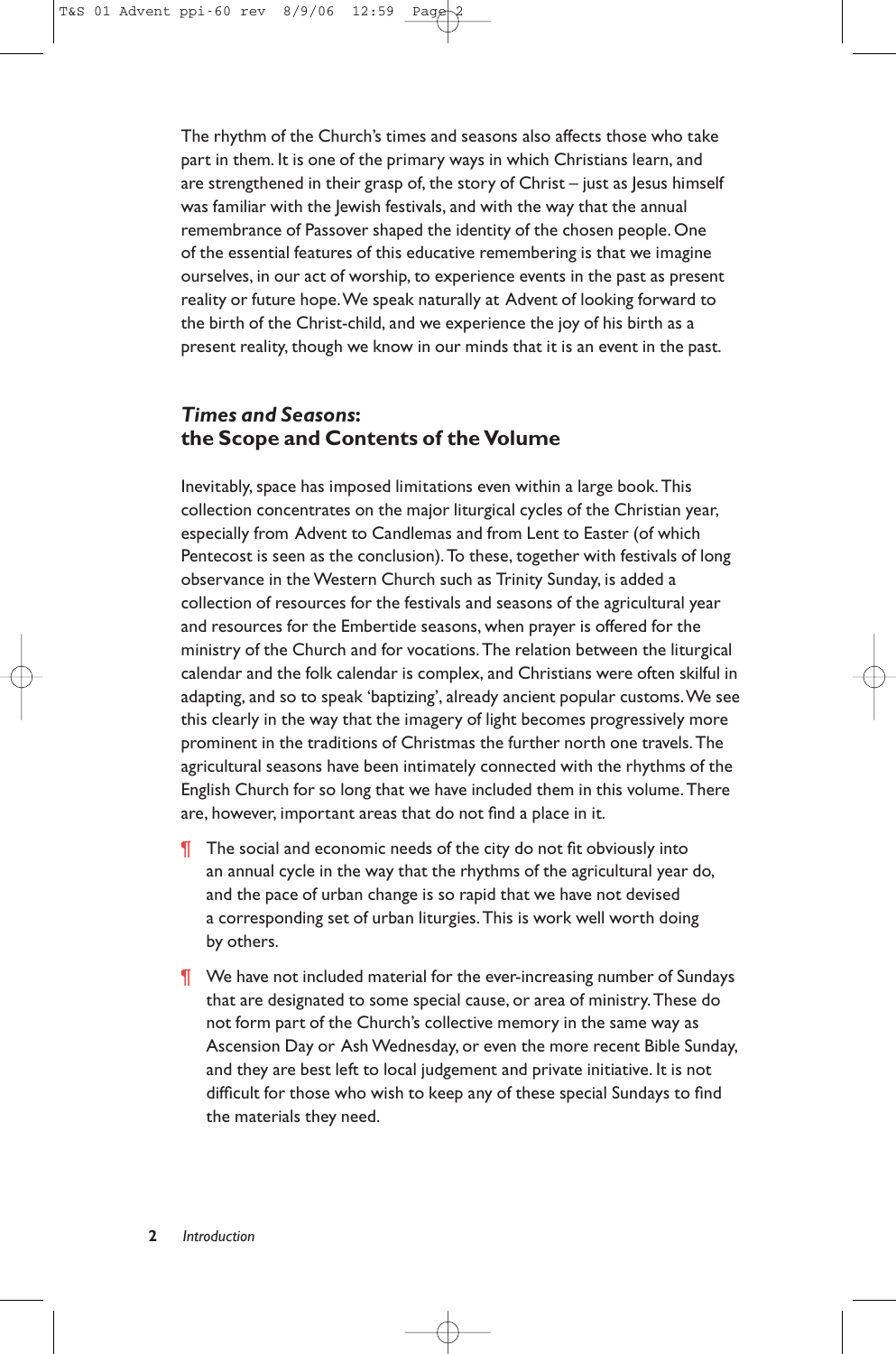- ¶ We have limited ourselves to the provision of material for use in churches and designated places of worship. It would clearly be possible – indeed, desirable – for there to be resources to help Christians to observe the times and seasons of the Christian year in homes or workplaces.This need can be met elsewhere.
- ¶ Nor have we (with a few exceptions) included material with a particular view to its use at services where children are present.We would again encourage others to meet this need.

This book contains liturgical material for the seasons of the Christian Year and for the principal feasts and holy days from which they take their character. A companion volume, *Common Worship: Festivals*, contains liturgical texts for the festivals of the Christian Year, principally those of the saints.

This collection incorporates and revises much that is already in use in the Church of England in three publications: *Lent, Holy Week and Easter* (1986), *The Promise of His Glory* (1991) and *Enriching the Christian Year* (1993). Again, limits of space have meant that not everything in those collections can be reproduced here; and room has also had to be made for additional material, where the earlier volumes did not cover a portion of the year or where the experience of using them has suggested a need for additional provision.

The provision for each season is of broadly three kinds.There is a collection of individual elements, such as proper prefaces, intercessions and acclamations, which can be inserted as appropriate into a service of Holy Communion or a Service of the Word.There are outlines of services, which show how particular building blocks can be put together into an appropriate structure. Finally, there is a small number of fully worked-out services.

The volume has been designed for use by those who are putting services together, rather than for direct use at the lectern or holy table.The 'short passages of Scripture' can be used to encourage reflection at various points in the service, especially in a Service of the Word; they are not intended to revive the practice of starting a service of Holy Communion with a sentence of Scripture, rather than with the invocation of the Trinity and the greeting of the people by the president.The widespread use of 'dismissal Gospels' is a response to the recent rediscovery of the way in which the conclusion of the service can be used to emphasize the missionary implications of worship. As God's people are sent out from the celebration, they take with them the command of the gospel to spread the good news, and to be salt for the world.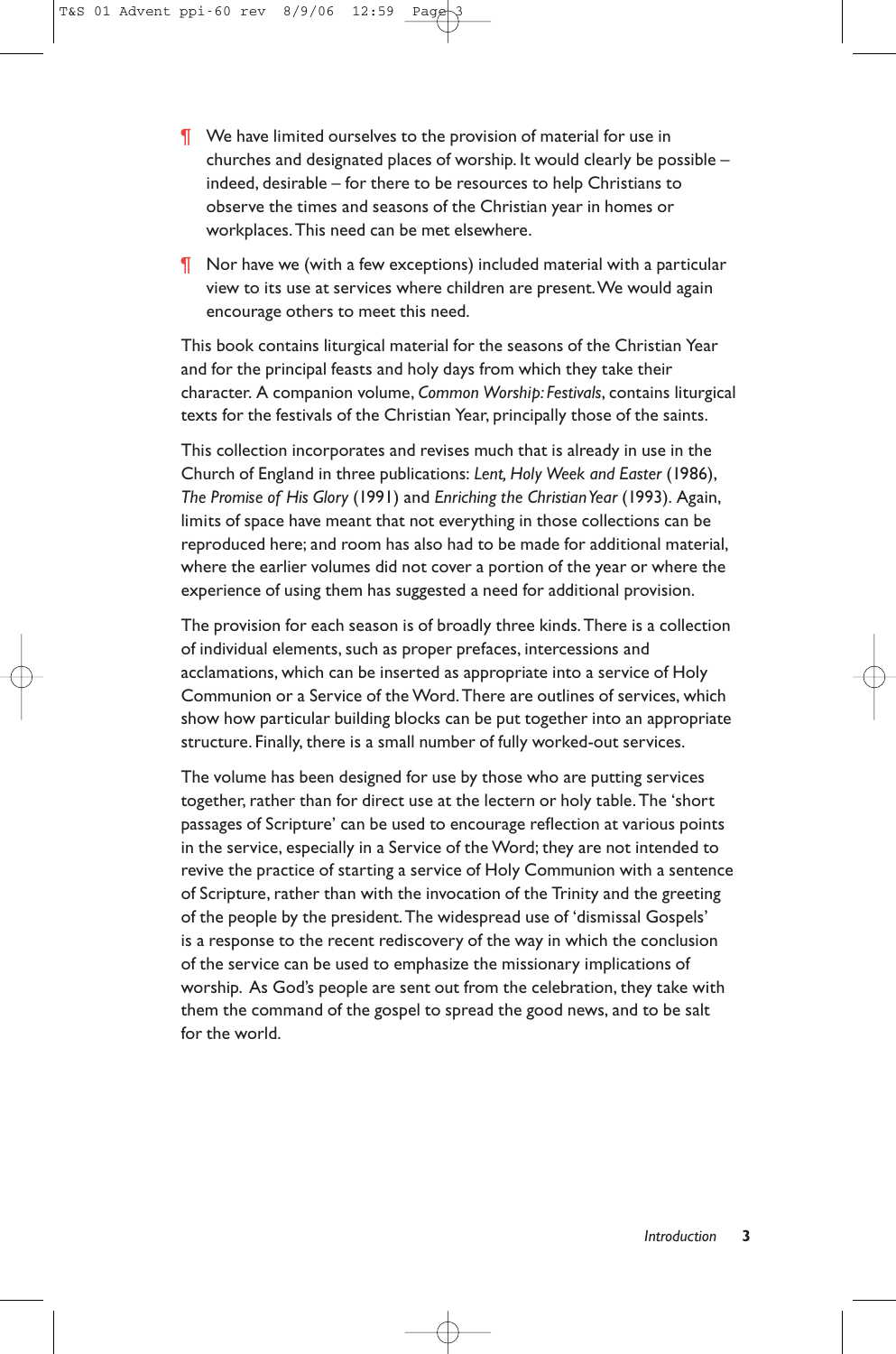## **Codes for Seasonal Material**

For easy reference to the seasonal material, individual items have been allocated a code – for example, Adv.A1.

The first part of the code is a 'season marker'. Each section or sub-section of the book has either a three-letter code (indicating a season, period or theme) or a two-letter code (indicating a Sunday, Festival or occasion).These are printed in the top corner of each right-hand page in the section or sub-section concerned.

The second part of the code consists of a letter (indicating the type of material – for example, Invitations to Confession, Kyrie Confessions, and so on) and an individual number.These are printed in the left-hand margin next to the item concerned.

#### **Key to Season Markers**

| Adv        | Advent                     |
|------------|----------------------------|
| Chr        | Christmas                  |
| NYr.       | New Year                   |
| Epi        | Epiphany                   |
| EpU        | Epiphany: unity            |
| <b>EpM</b> | Epiphany: mission          |
| Lnt        | Lent                       |
| Pas        | Passiontide and Holy Week  |
| <b>CE</b>  | Chrism Eucharist           |
| EL         | Easter Liturgy             |
| Eas        | Easter                     |
| Asc        | Ascension to Pentecost     |
| <b>TS</b>  | <b>Trinity Sunday</b>      |
| cc         | Corpus Christi             |
| DF         | <b>Dedication Festival</b> |
| <b>BS</b>  | <b>Bible Sunday</b>        |
| Asa        | All Saints to Advent       |
| <b>CK</b>  | Christ the King            |
| Cre        | Creation                   |
| PS         | Plough Sunday              |
| Rog        | Rogationtide               |
| Lam        | Lammastide                 |
| Har        | Harvest                    |
| Emb        | Embertide                  |
|            |                            |